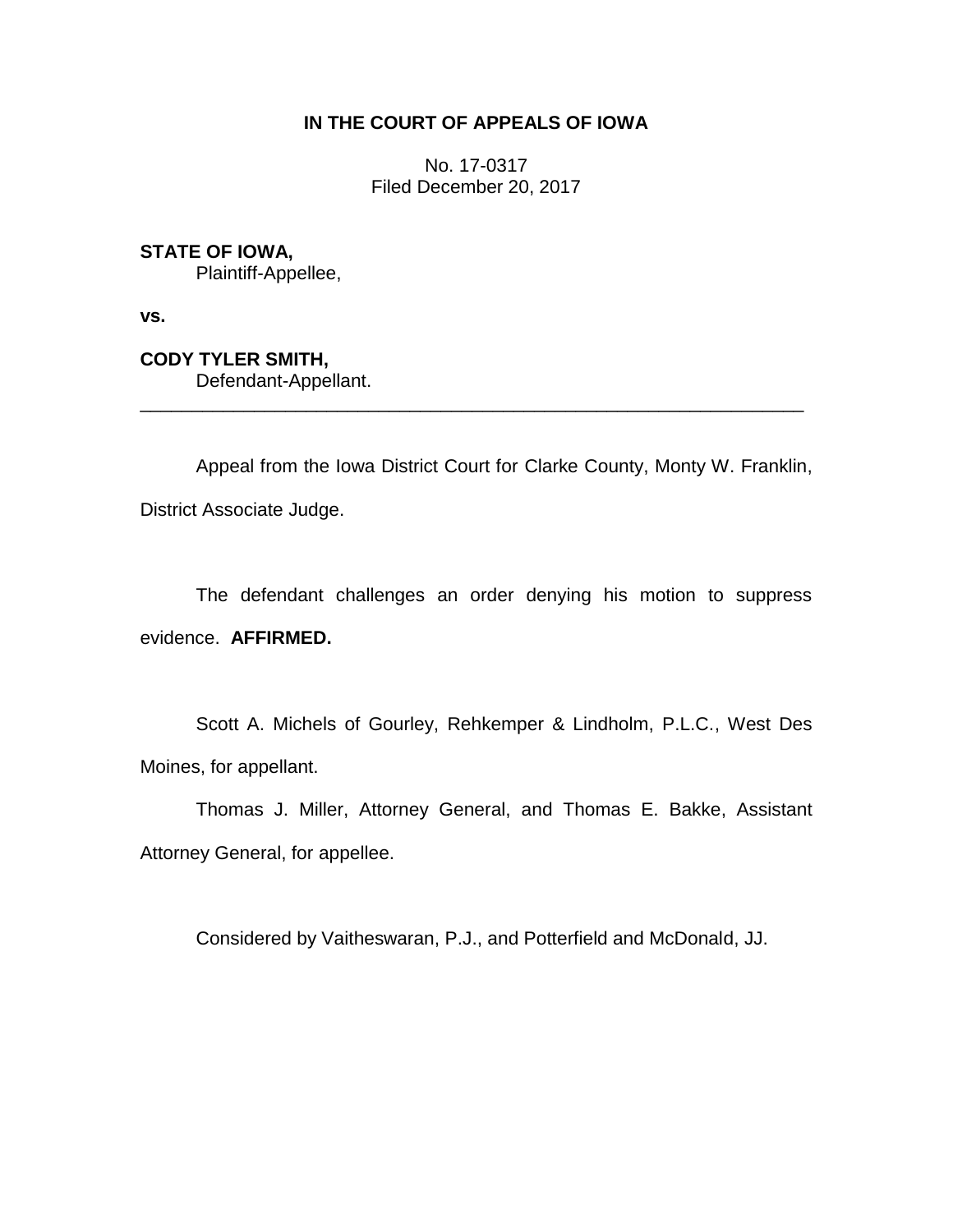## **MCDONALD, Judge.**

This case presents the question of whether a police officer's initiation of a traffic stop of a vehicle in the vicinity of and shortly after a traffic accident where the purpose of the stop was to provide assistance rather than investigate crime violates the constitutional prohibition against unreasonable search and seizure. In considering this constitutional question, "our standard of review is de novo. '[W]e make an independent evaluation based on the totality of the circumstances as shown by the entire record.'" *State v. Kurth*, 813 N.W.2d 270, 272 (Iowa 2012).

Before addressing the merits of the question, we first address a jurisdictional issue. "In a criminal case, sentence constitutes final judgment." *State v. Anderson*, 246 N.W.2d 277, 279 (Iowa 1976). The defendant is entitled to appeal from final judgment as a matter of right. *See* Iowa R. App. P. 6.103(1). This appeal is not from a final judgment. Defendant Cody Smith was charged with operating while intoxicated, in violation of Iowa Code section 321J.2 (2016). As will be discussed in more detail below, he moved to suppress evidence derived from an allegedly unlawful traffic stop. The district court denied Smith's motion to suppress. The matter was tried on the minutes, and the district court entered its verdict on February 3, 2017, and set sentencing for a later date. Smith filed his notice of appeal on March 2, 2017, prior to entry of judgment and sentence. Smith's appeal was thus premature and not from final judgment. Rather than dismiss Smith's appeal, we treat his notice of appeal as an application for interlocutory review, grant the application, and address the merits of his claim. *See*  Iowa R. App. P. 6.108 ("If any case is initiated by a notice of appeal . . . and the appellate court determines another form of review was the proper one, the case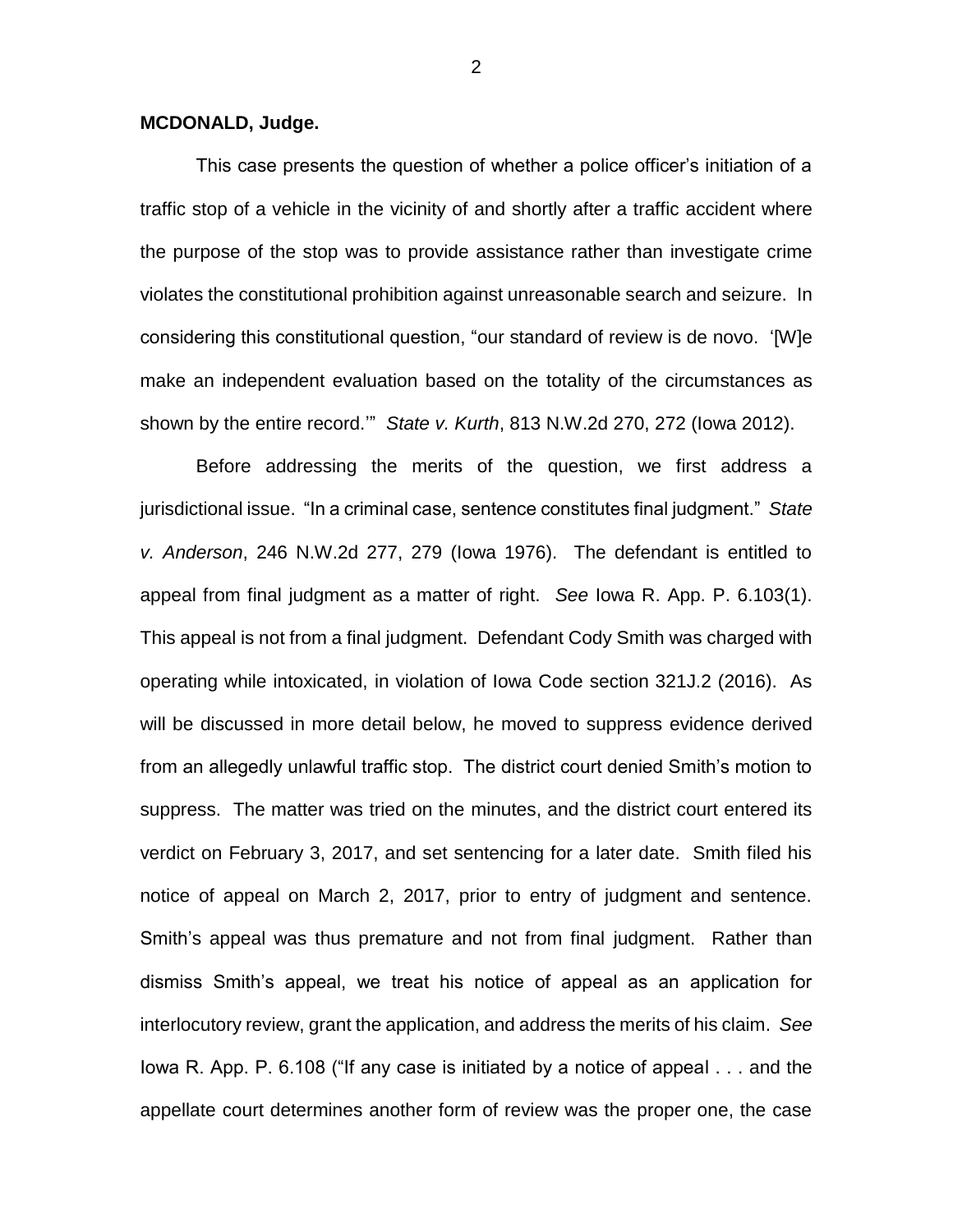shall not be dismissed, but shall proceed as though the proper form of review had been requested.").

The facts and circumstances relevant to the merits of the issue are not in dispute. At approximately 4:30 a.m., a deputy of the Clarke County Sheriff's Office and two police officers of the City of Osceola were dispatched to a single-car accident. Dispatch advised that the car was in a ditch and a subject had been observed walking eastbound from the accident. When the officers arrived at the scene of the accident, the driver was nowhere to be found. But the officers did find a driver's license on the driver's side seat. The license belonged to Cody Smith. The vehicle was registered to Steven Smith. As the officers were investigating the accident, they observed a van drive by and briefly stop and turnaround in a nearby driveway. The officers ran a check on the van's license plate and learned the van was registered to Noreen Smith. The addresses for Noreen and Steven Smith were the same. The officers assumed the driver of the van was looking for or had found the person who crashed the vehicle. The officers stopped the van. One of the officers testified he did so to provide assistance to the van driver in the event van driver was searching for the person who had crashed the vehicle or to check on the welfare of the person who had crashed the vehicle in the event the van driver had already found the person. The officer's assumption proved true. Cody Smith was in the van, and he was intoxicated. Cody was arrested and charged with operating while intoxicated (OWI). Cody moved to suppress evidence obtained as a result of the seizure of the van. His motion was denied on the ground the officers were exercising a community caretaking function in stopping the van.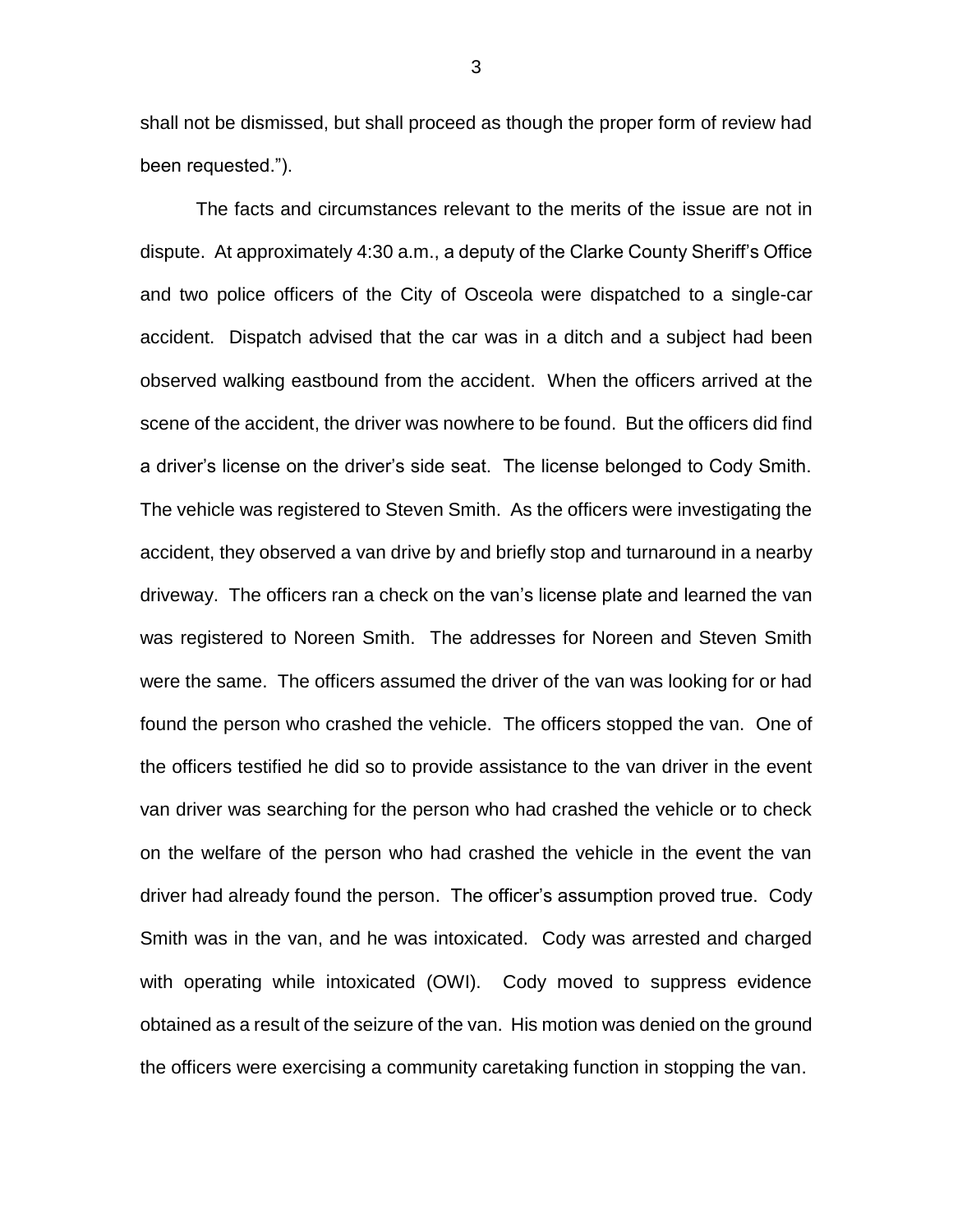On appeal, the defendant contends the traffic stop was illegal, and he seeks relief under the federal and state constitutions. The Fourth Amendment to the United States Constitution provides "[t]he right of the people to be secure in their persons, houses, papers, and effects, against unreasonable searches and seizures, shall not be violated." U.S. Const. amend. IV. The Fourth Amendment is applicable to state actors by incorporation via the Fourteenth Amendment. *See Mapp v. Ohio,* 367 U.S. 643, 660 (1961). The touchstone of the Fourth Amendment is reasonableness. *See Rodriguez v. United States,* 135 S. Ct. 1609, 1617 (2015) (Thomas, J. dissenting) (stating the text of the Fourth Amendment "indicates, and . . . we have repeatedly confirmed, 'the ultimate touchstone of the Fourth Amendment is "reasonableness"'" (quoting *Brigham City v. Stuart,* 547 U.S. 398, 403 (2006))); *State v. Kreps,* 650 N.W.2d 636, 640 (Iowa 2002).

The text of article I, section 8 of the Iowa Constitution is materially indistinguishable from the federal constitutional provision. Nonetheless, the defendant requests this court to interpret the Iowa Constitution to provide greater protection than the Fourth Amendment, contending "Iowa courts cannot interpret the Iowa Constitution to provide less protection than that provided by the United States Constitution." The contention is incorrect and predicated on a misunderstanding of the interplay between federal and state law. Depending upon the particular issue, our precedents interpreting article I, section 8 may provide *greater or lesser* protection than cases interpreting the Fourth Amendment. *See Hulit v. State,* 982 S.W.2d 431, 437 n.11 (Tex. Crim. App. 1998) (quoting Hans A Linde, *E Pluribus—Constitutional Theory and State Courts,* 18 Ga. L. Rev. 165, 179 (1984)) ("The right question, is not whether a state's guarantee is the same as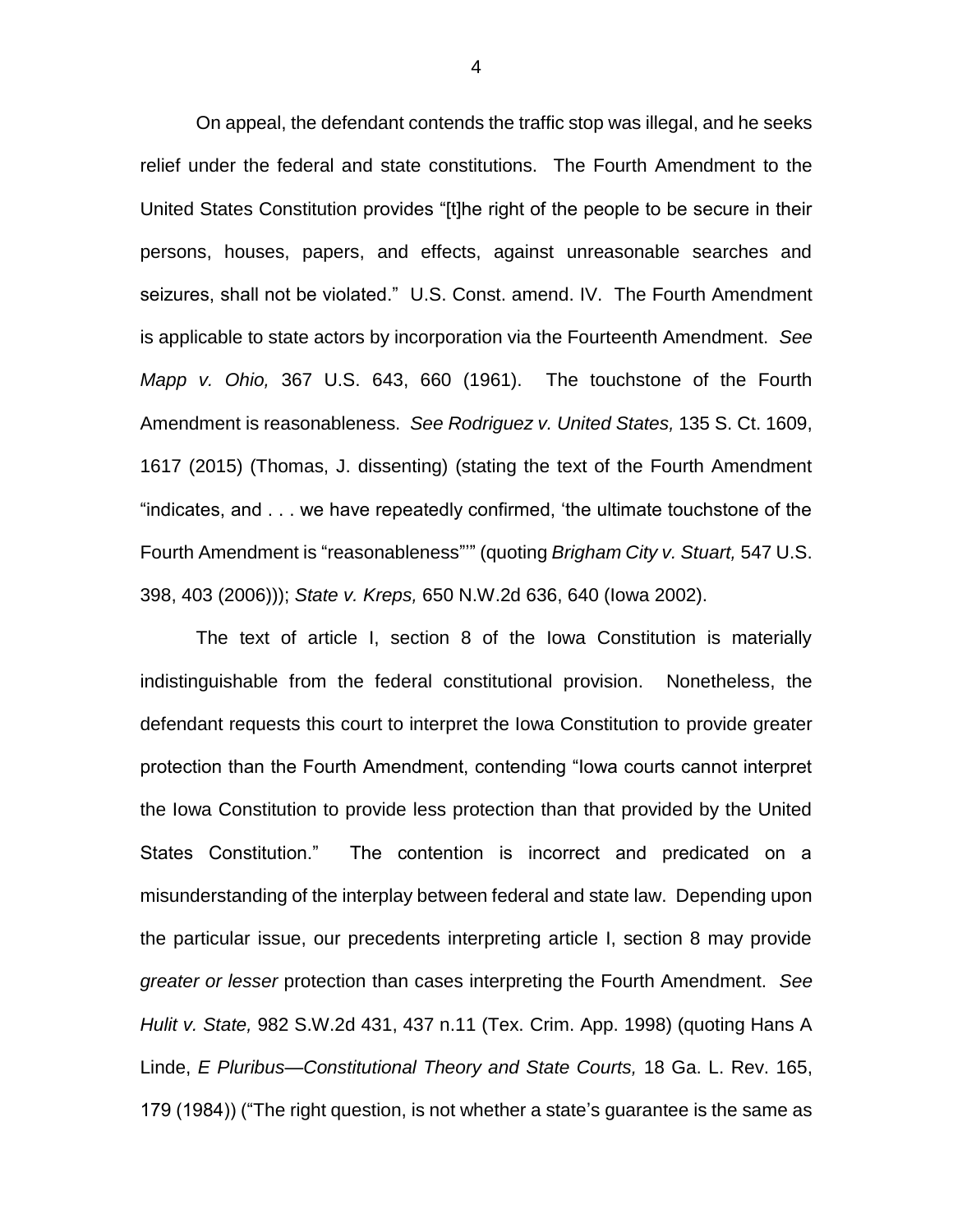or broader than its federal counterpart as interpreted by the Supreme Court. The right question is what the state's guarantee means and how it applies to the case at hand. The answer may turn out the same as it would under federal law. The state's law may prove to be more protective than federal law. The state law also may be less protective. In that case the court must go on to decide the claim under federal law, assuming it has been raised."). Regardless, while the defendant has made a strong argument that the Iowa Constitution should be interpreted differently to disallow the traffic stop at issue, we decline to interpret the Iowa Constitution differently from the Federal Constitution on this issue. As a general rule, the task of materially altering substantive rights is best left to the Supreme Court of Iowa. *See Spencer v. Philipp*, No. 13-1887, 2014 WL 4230223, at \*2 (Iowa Ct. App. Aug. 27, 2014).

At issue in this case is the legality of the stop of the van. As a general rule, a traffic stop is a "seizure" within the meaning of the Fourth Amendment. *See Whren v. United States,* 517 U.S. 806, 809–10 (1996). A traffic stop is constitutionally reasonable when made "for investigatory purposes when the officer has a reasonable, articulable suspicion that a criminal act has occurred, is occurring, or is about to occur." *State v. Vance,* 790 N.W.2d 775, 780 (Iowa 2010) (citing *Illinois v. Wardlow,* 528 U.S. 119, 123 (2000); *State v. Kinkead,* 570 N.W.2d 97, 100 (Iowa 1997)); *see also Terry v. Ohio,* 392 U.S. 1, 20 (1968). A traffic stop may also be constitutionally reasonable if the stop was initiated to conduct a community caretaking function. *See State v. Crawford*, 659 N.W.2d 537, 543 (Iowa 2003) (describing community caretaking doctrine).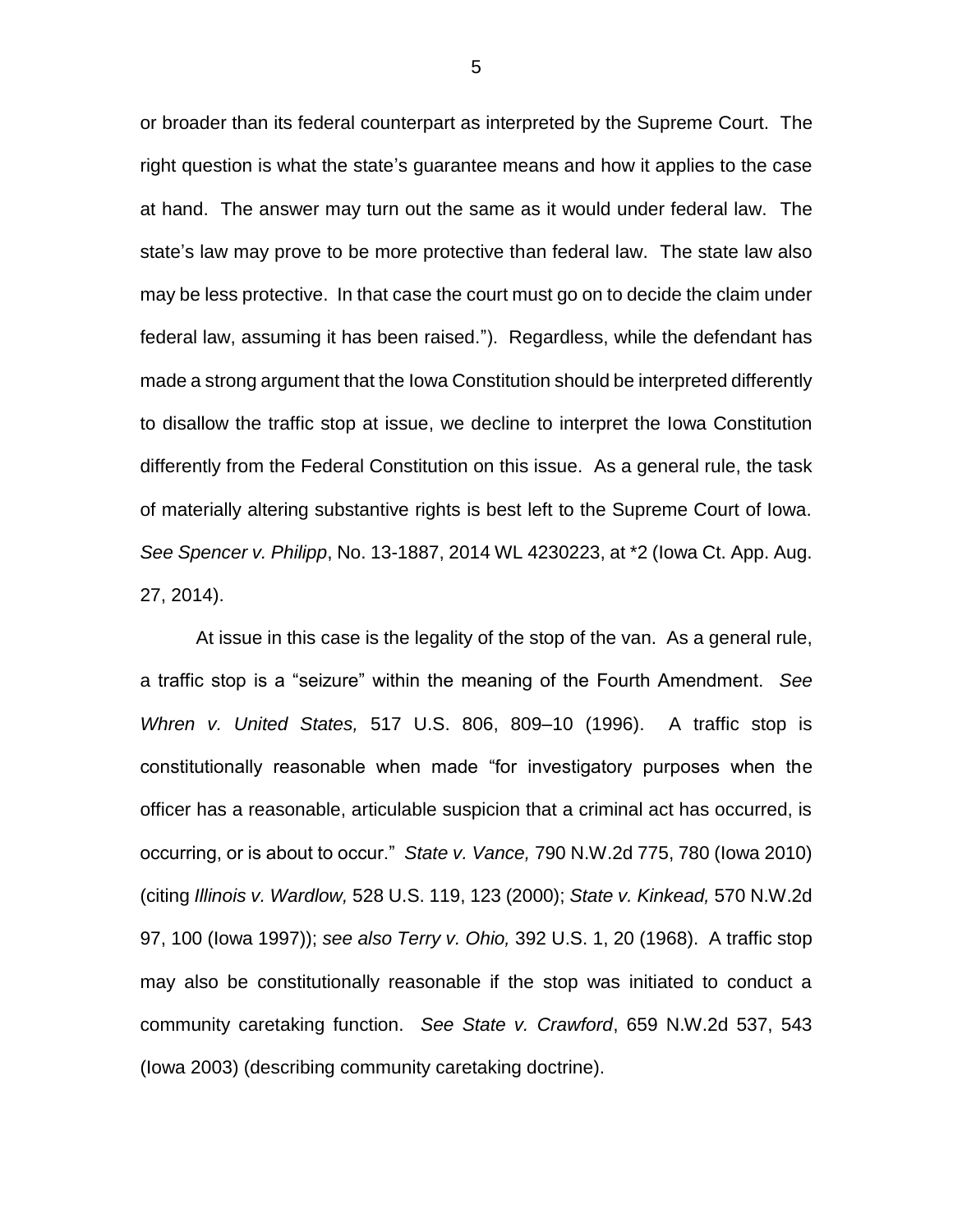The community caretaking doctrine is well established. In *Cady v. Dombrowski*, 413 U.S. 433, 441 (1973), the Supreme Court explained that police officers "engage in what, for want of a better term, may be described as community caretaking functions, totally divorced from the detection, investigation, or acquisition of evidence relating to the violation of a criminal statute." Searches or seizures conducted pursuant to a community caretaking function are constitutionally reasonable despite "[t]he fact that the protection of the public might, in the abstract, have been accomplished by 'less intrusive' means." *Cady*, 413 U.S. at 447. Ultimately, "the standard under the Fourth Amendment is whether the search and seizure were reasonable in light of the facts and circumstances of the case." *Crawford*, 659 N.W.2d at 542. "In a community caretaker case, a court determines reasonableness by balancing the public need and interest furthered by the police conduct against the degree and nature of the intrusion upon the privacy of the citizen." *Id.*

In resolving Smith's claim, we must first determine whether there was a "bona fide community caretaking activity justifying the intrusion." *Id.* at 543. The Iowa Supreme Court has recognized the community caretaking doctrine encompasses at least three separate doctrines: the emergency aid doctrine, the automobile impoundment/inventory doctrine, and the public servant doctrine. *See id.* at 541. At issue in this case are only the first and third doctrines. The two doctrines are closely related. *See id.* "Under the emergency aid doctrine, the officer has an immediate, reasonable belief that a serious, dangerous event is occurring." *Id.* at 541–42 (quoting Mary E. Naumann, *The Community Caretaker Doctrine: Yet Another Fourth Amendment Exception*, 26 Am. J. Crim. L. 325, 333–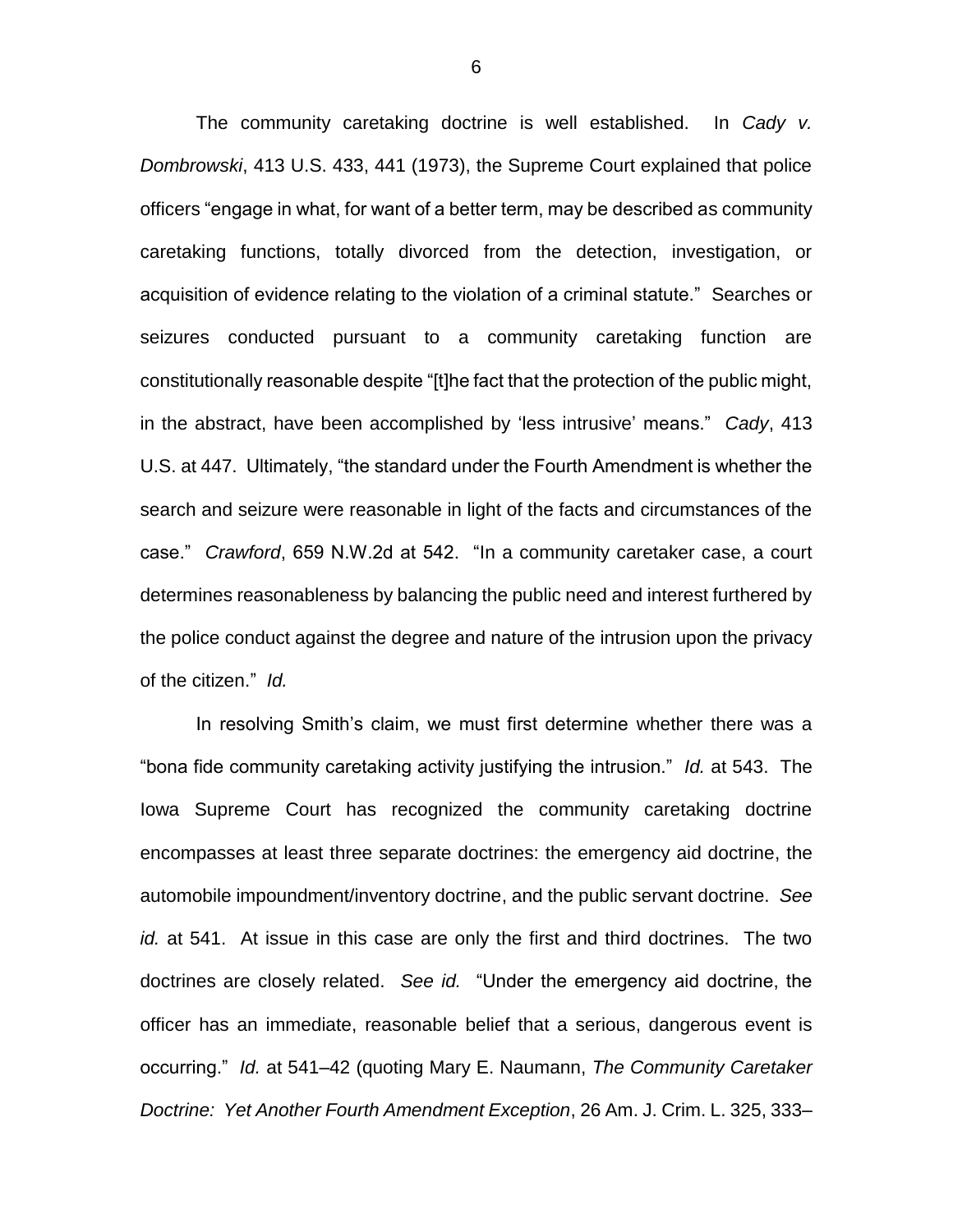34 (1999)). Under the public servant doctrine, the officer has a reasonable belief "that there is a difficulty requiring his general assistance." *Id.* at 542.

On de novo review, we conclude the officers in this case were exercising a bona fide community caretaking function. In reaching that conclusion, we undertake an objective analysis of the circumstances confronting the officers at the time and the officers' responsive conduct. *See id.*; *see also State v. Mireles*, 991 P.2d 878, 880 (Idaho Ct. App. 1999) ("The community caretaking function involves the duty of police officers to help citizens an officer reasonably believes may be in need of assistance."). Here, the officers responded to an accident in the early morning hours with the knowledge someone was observed walking away from the accident. Upon arriving at the scene, the officers could not find the driver but did find the Cody Smith's driver's license on the front seat. The vehicle was registered to Steven Smith. From this, the officers reasonably could have inferred a familial relationship between the owner of the vehicle and the driver of the vehicle. While responding to the scene, officers observed a van registered to Noreen Smith drive by and turn around in a driveway. It was early in the morning in a low-traffic area. The responding officers learned the registered owner of the van, Noreen Smith, had the same address as the owner of the vehicle left at the scene, Steven Smith. From this, the officers could reasonably have inferred a familial relationship between the driver of the vehicle in the ditch, the owner of the vehicle in the ditch, and the van driver. The officers reasonably surmised the driver of the van needed assistance in searching for the driver of the vehicle in the ditch or the driver of the van had found the driver of the vehicle in the ditch and the driver of the vehicle in the ditch might require medical assistance.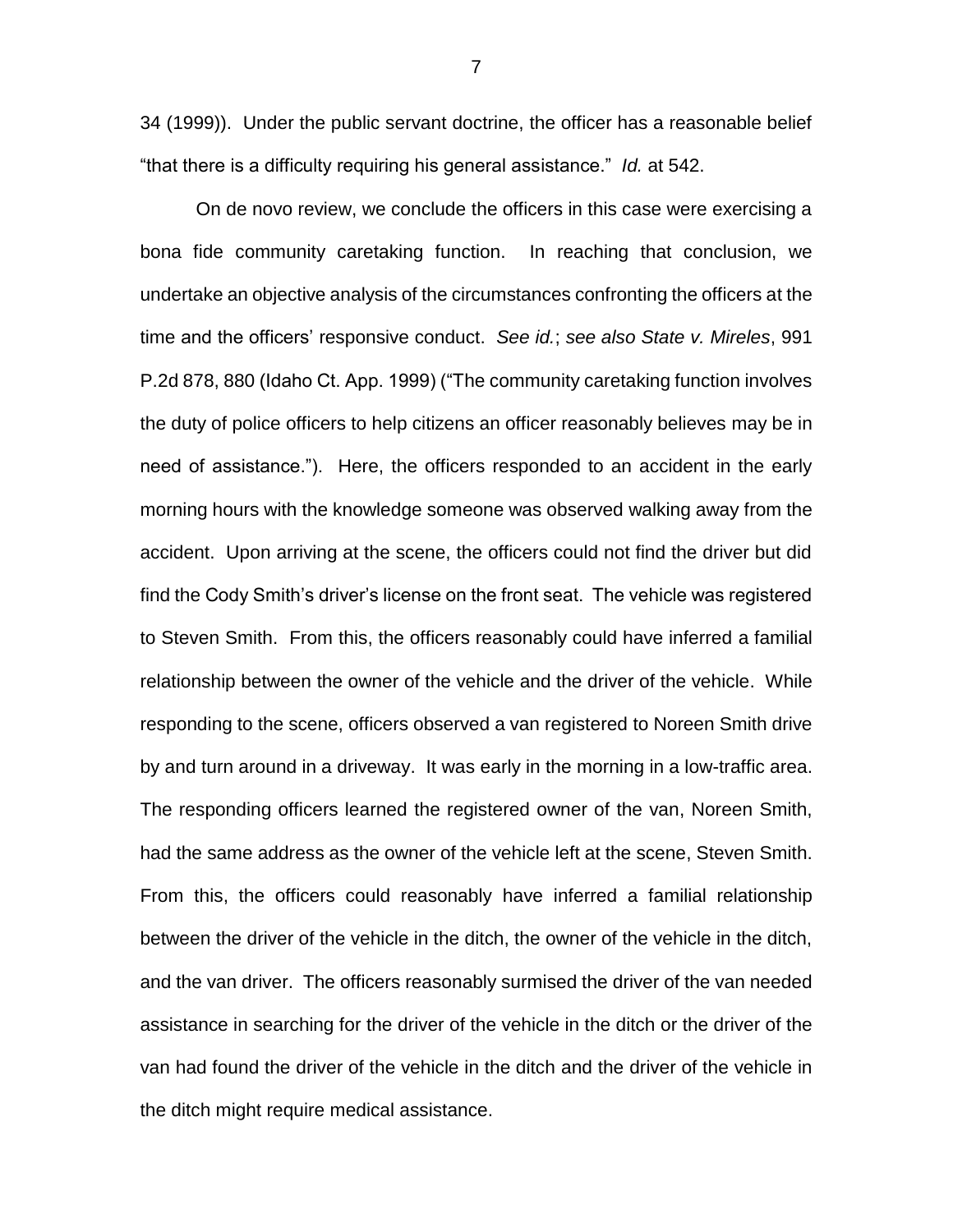We reject Smith's contention that the officers were not exercising a bona fide community caretaking function because there was not stronger evidence of injury or distress—for example, reports of an injured person, blood at the crash site, or calls for medical assistance. While readily apparent evidence of injury or distress would have provided greater support for the officers' conduct, the absence of readily apparent evidence of injury or distress does not render the officers' conduct unreasonable. For example, it is not unreasonable to conclude a driver in an accident may have suffered an injury or injuries that might not leave evidence at the scene, including, for example, a concussion, soft tissue injury, or broken bones. The concern for the driver was particularly acute here. Dispatch reported someone was observed walking eastbound from the crash. The crash occurred early in the morning before sunrise. A potentially confused and injured person walking along a roadway in the dark creates further risk of injury to the potentially injured pedestrian or to motorists who might have to take evasive action to avoid injuring the person. In determining whether the community caretaking function is applicable, we consider "whether the facts available to the officer at the time of the stop would lead a reasonable person to believe that the action taken by the officer was appropriate." *State v. Tague*, 676 N.W.2d 197, 204 (Iowa 2004). The initiation of a traffic stop for the purpose of providing assistance in searching for an injured motorist or to provide medical care to an injured motorist is appropriate action.

Having concluded the officers engaged in a bona fide community caretaking function in stopping the van to determine whether any assistance was necessary, we next address whether the public need at the time of the stop outweighs the intrusion upon the motorist's privacy. We conclude the public need outweighs the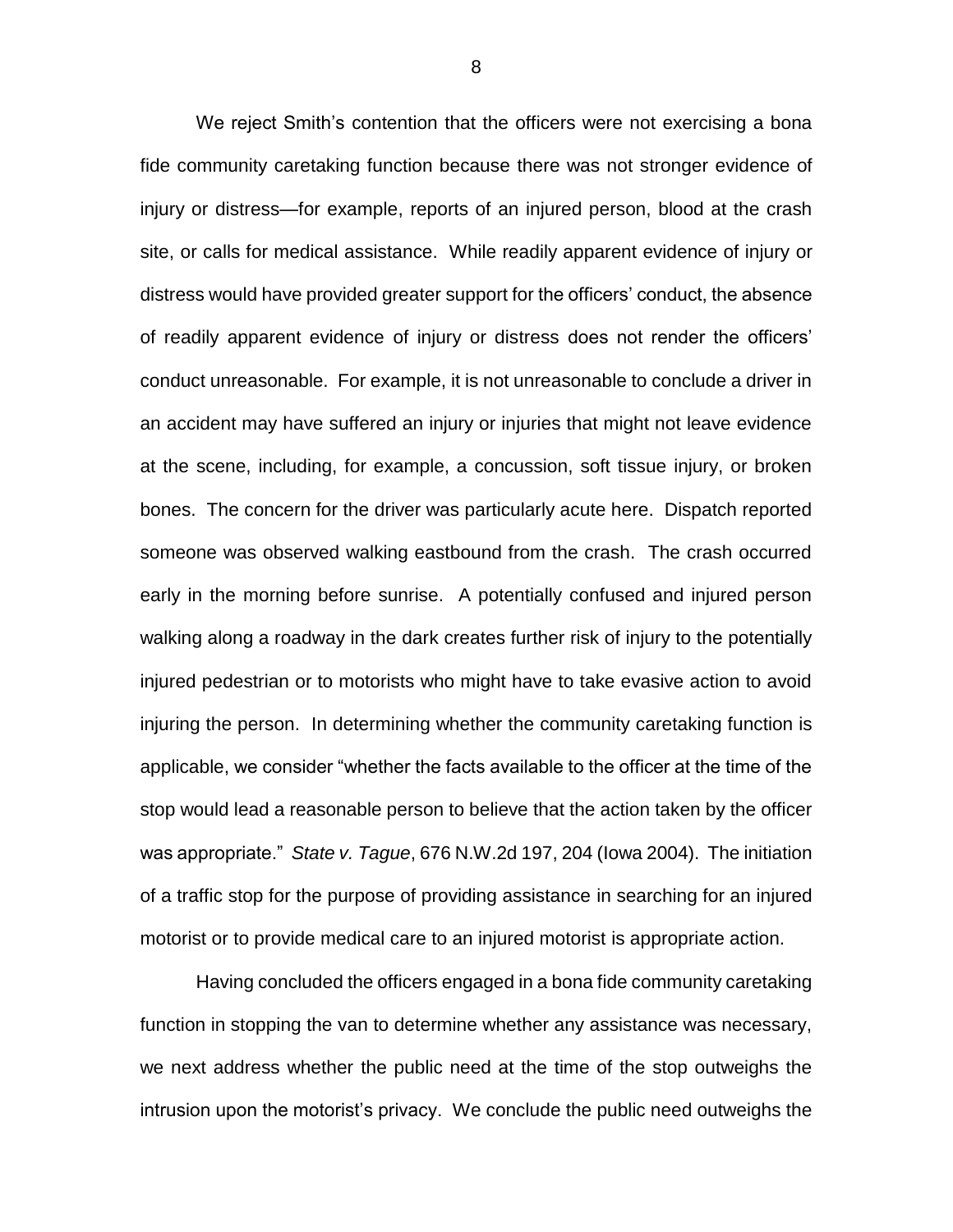intrusion. First, motorists have only a limited privacy interest in their vehicle. *See Cardwell v. Lewis*, 417 U.S. 583, 590 ("One has a lesser expectation of privacy in a motor vehicle because its function is transportation and it seldom serves as one's residence or as the repository of personal effects. . . . It travels public thoroughfares where both its occupants and its contents are in plain view."). Second, the intrusion upon *privacy* here was limited. The traffic stop interfered more with the van driver's *liberty interest* than the van driver's *privacy interest*. Third, our court has stated a traffic stop under these circumstances is only a "minimal intrusion." *Crawford*, 659 N.W.2d at 543. Fourth, the minimal intrusion here was lessened because the stop was precipitated by the reasonable belief that the van driver might need assistance in searching for a potentially injured relative or the van driver's relative might be in need of medical attention. Finally, "[w]hen an officer believes in good faith that someone's health or safety may be endangered . . . public policy does not demand that the officer delay any attempt to determine if assistance is needed." *State v. Gocken*, 857 P.2d 1074, 1080 (Wash. Ct. App. 1993). Indeed, it would have been a dereliction of duty for the officers to decline assistance under the circumstances presented.

For the foregoing reasons, we conclude the traffic stop at issue was constitutionally reasonable as a permissible and appropriate exercise of the community caretaking function. "When evidence is discovered in the course of performing legitimate community caretaking or public safety functions, the exclusionary rule is simply not applicable." *State v. Mitchell*, 498 N.W.2d 691, 694 (Iowa 1993). The district court thus did not err in denying the defendant's motion to suppress evidence.